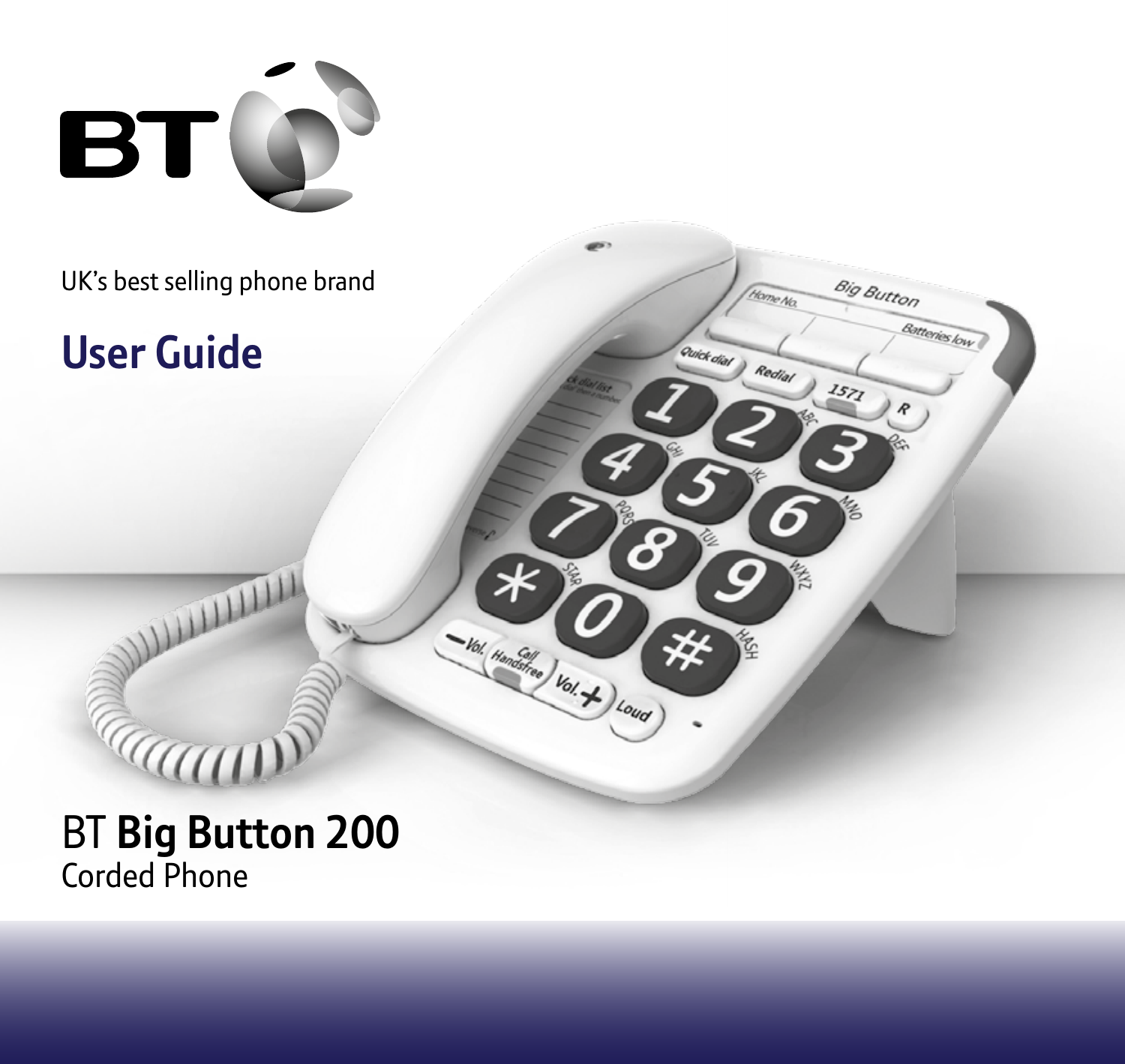## <sup>2</sup> Welcome ….

## to your BT Big Button 200 telephone

- Large buttons for easy, accurate and more comfortable dialling
- Large display to assist confirmation of the number you are dialling
- 3 one-touch memory buttons for easy dialling of your 3 most important numbers
- 10 number quick dial memory so you can store a further 10 useful telephone numbers
- Handsfree make and receive calls without having to lift the handset
- Last number redial easy, one touch dialling of the last number called
- Amplify feature boost the incoming and outgoing handset sound levels
- One-touch 1571 button for easy access to your network answering service
- Ringer volume and tone control options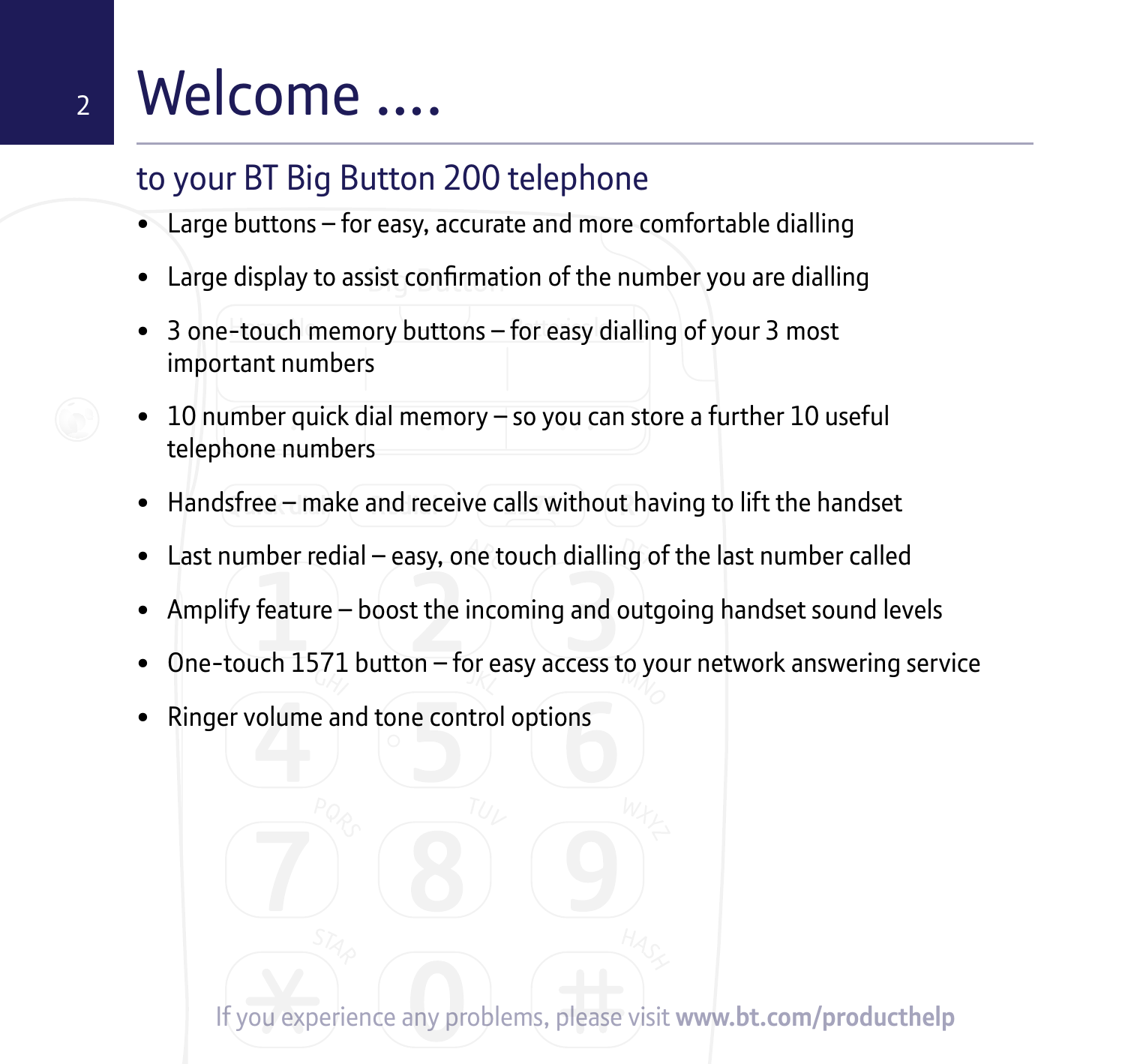This User Guide provides you with all the information you need to get the most from your phone.

Before you make your first call you will need to set up your phone. Follow the simple instructions in 'Getting started', on the next few pages.

## **Hearing aid friendly**

The BT Big Button 200 is fitted with an inductive coupler so it is compatible with hearing aids.

#### **Need help?**

If you have any problems setting up or using your BT Big Button 200, please refer to the Help section on page 19. Additional answers to Frequently Asked Questions are also available from **www.bt.com/producthelp**

#### **Got everything?**

BT Big Button 200 telephone with handset attached

Telephone line cord (pre-installed)

4 x AA batteries (pre-installed)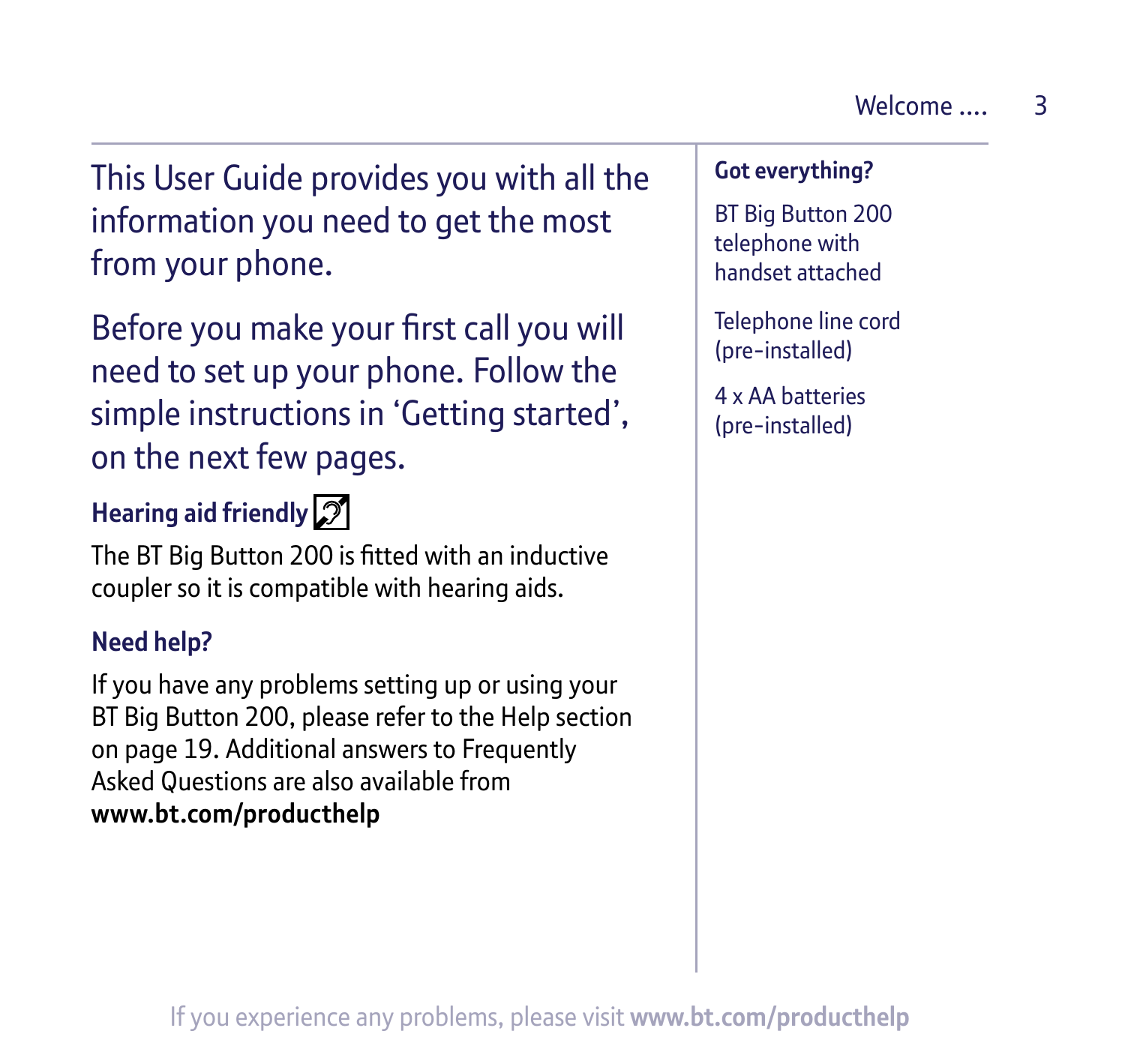# In this guide

#### **Getting started**

#### **Getting to know your phone** .....................7

#### **Using the phone**

| Adjust the handset volume 10             |
|------------------------------------------|
|                                          |
| Make a call in handsfree mode 11         |
| Answer a call in handsfree mode 11       |
| Adjust the handsfree volume 11           |
| Last number redial 11                    |
| Adjust the ringer volume 11              |
| Adjust the ringer tone  12               |
| Adjust the incoming and outgoing handset |
| Boost the incoming and outgoing          |
|                                          |
| 1571 Message waiting 13                  |
| To listen to your voice mail messages 14 |

#### **One-touch memory**

| Store a one-touch number  15              |  |
|-------------------------------------------|--|
| Dial a one-touch number  16               |  |
| Delete a one-touch number  16             |  |
| <b>Quick dial memory</b>                  |  |
| Store a number in the quick               |  |
|                                           |  |
| Dial a quick dial memory number 17        |  |
| Delete a quick dial number  18            |  |
|                                           |  |
| <b>General information</b>                |  |
|                                           |  |
|                                           |  |
| Product disposal instructions  21         |  |
|                                           |  |
| Returning your phone  22                  |  |
| How many telephones can I have?  23       |  |
| Switchboard compatibility 23              |  |
| Switchboard external line access code  23 |  |
|                                           |  |
|                                           |  |
|                                           |  |
| Declaration of Conformance  24            |  |
| User Guide formats  24                    |  |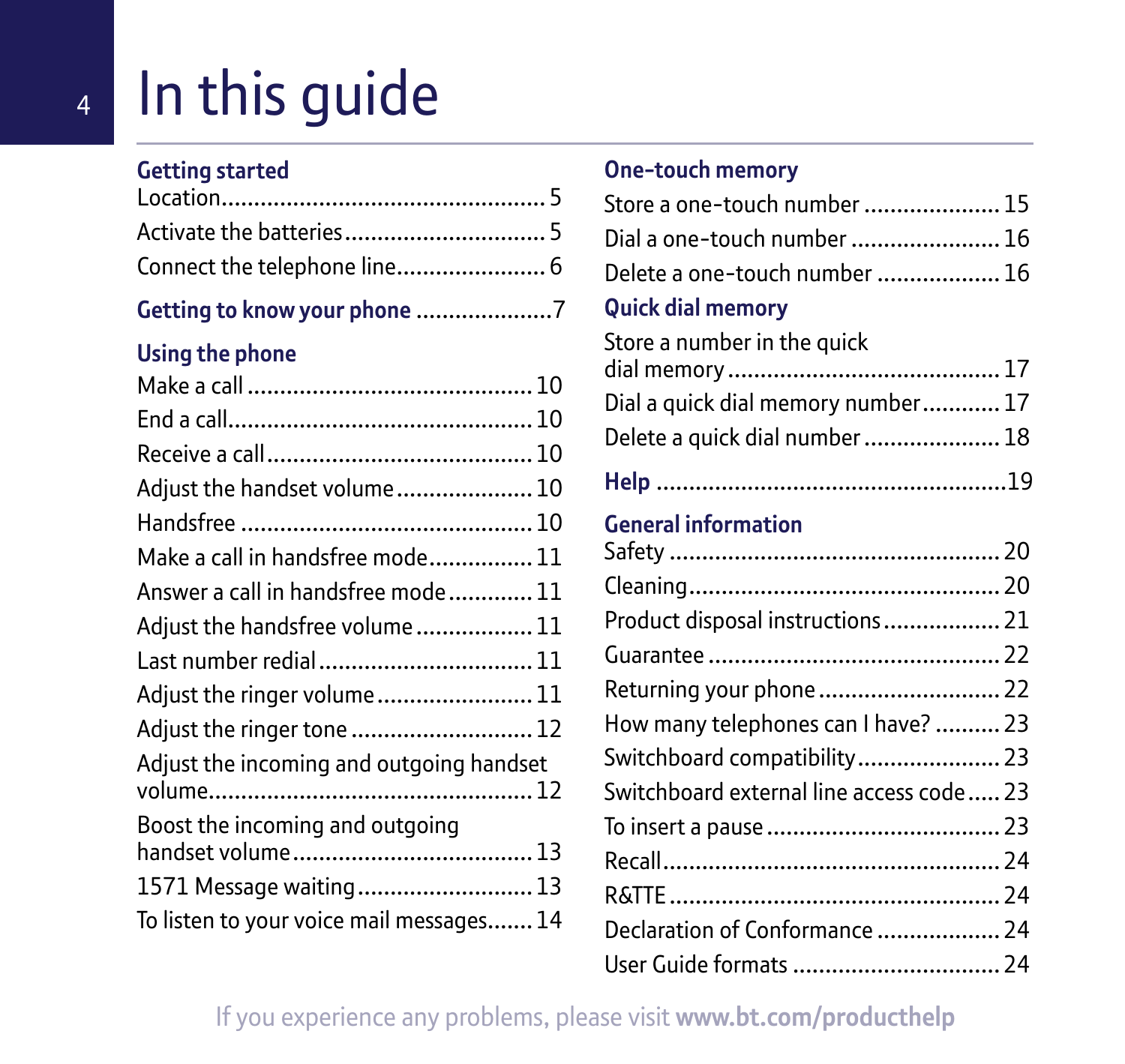# Getting started

## Location

You need to place your BT Big Button 200 within 3 metres of a telephone line socket so that the cable will reach.

### **Activate the batteries**

1. Activate the batteries by pulling the plastic tab away from the underside of the phone.



#### **Warning**

Do not place your telephone in the bathroom or other humid areas.

#### **Battery low warning**

When the batteries are low and in need of replacing the Batteries low LED indicator on the top right of the base will flash.

#### **Removing the batteries**

If you ever need to remove the batteries, firstly ensure that the phone is disconnected from the phone line and then turn the phone over and remove the battery compartment cover by pressing in on the plastic clip and lifting the cover off. Pull the ribbon to remove the batteries.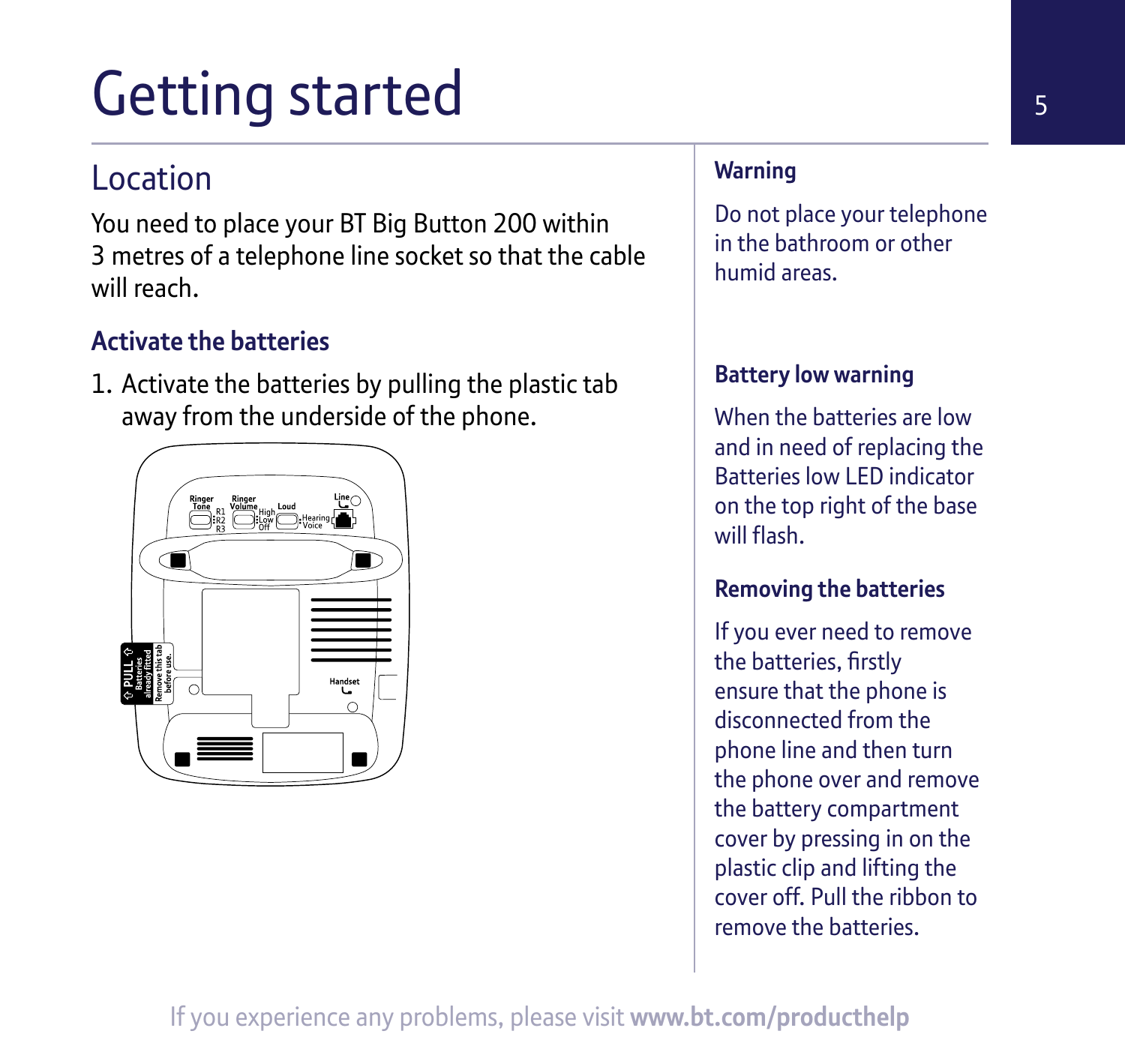#### Getting started 6

#### **IMPORTANT**

Only use the telephone line cord supplied otherwise your telephone may not work.

#### **Using your telephone on a Broadband line?**

If this product is to be used on a broadband line then you must ensure that it is connected via an ADSL microfilter. Using this product on a Broadband line without an ADSL microfilter may cause problems with this product and your Broadband service. BT ADSL microfilters are available at www.bt.com/shop and most shops also stock ADSL filters.

#### **Connect the telephone line**

1. Plug the telephone line cord into the telephone wall socket.

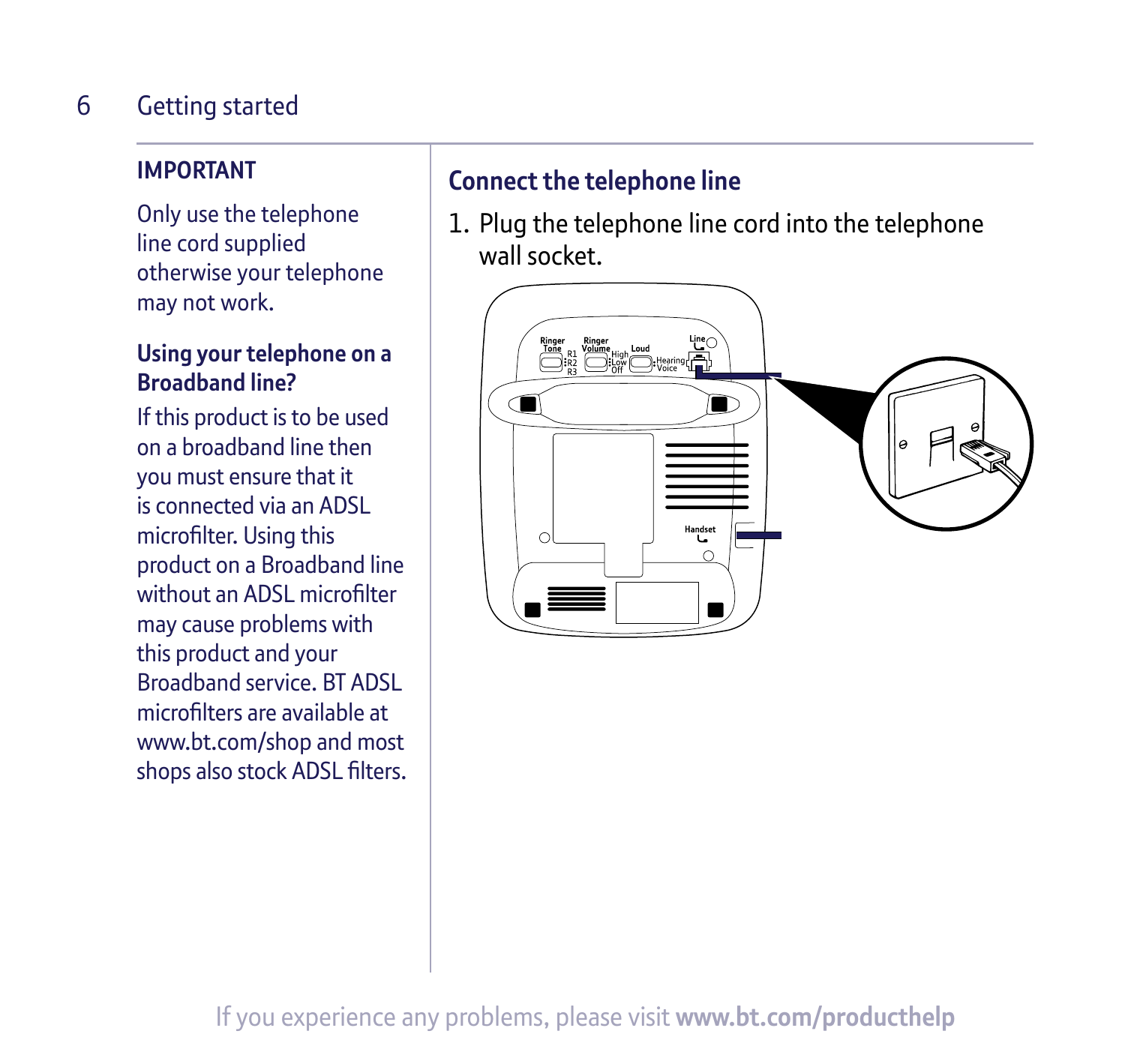# Getting to know your phone

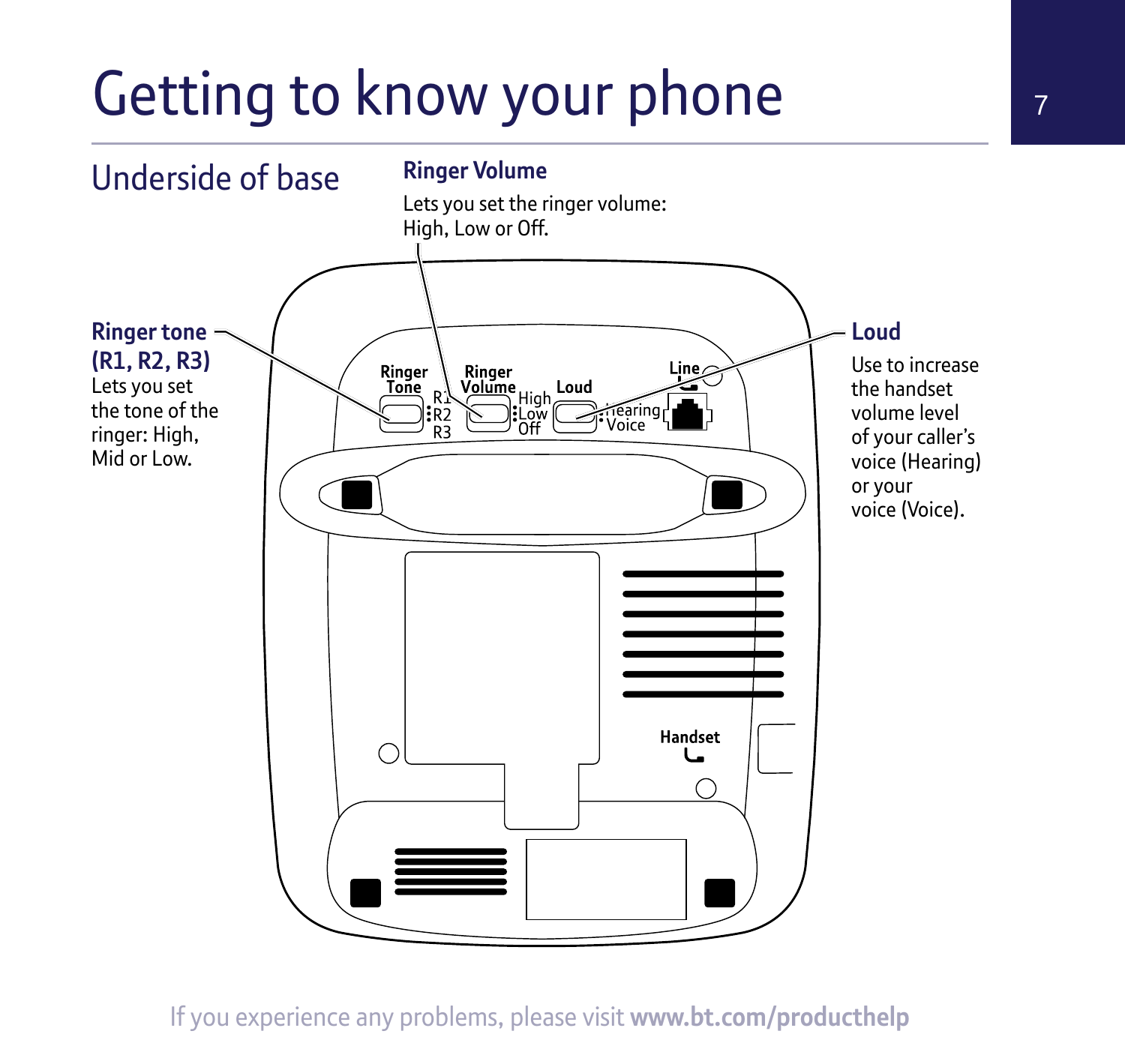## 8 Getting to know your phone



<sup>1</sup> Requires subscription to your network's answering or Call Minder service.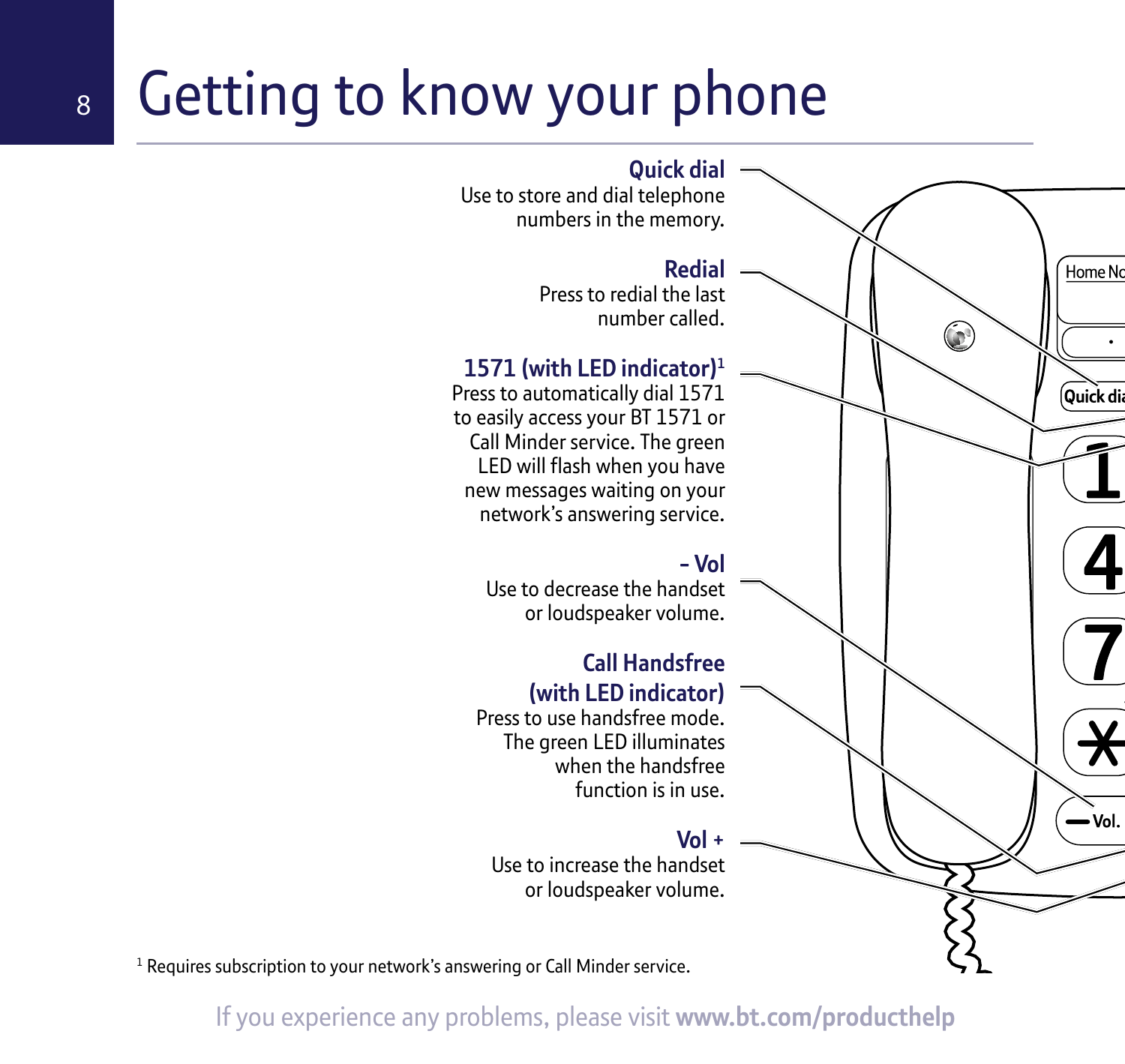

<sup>2</sup> Please note that the Incoming Call LED indicator will flash once every time the telephone line is taken or released by your BT Big Button 200 or any other phone connected to the same phone line.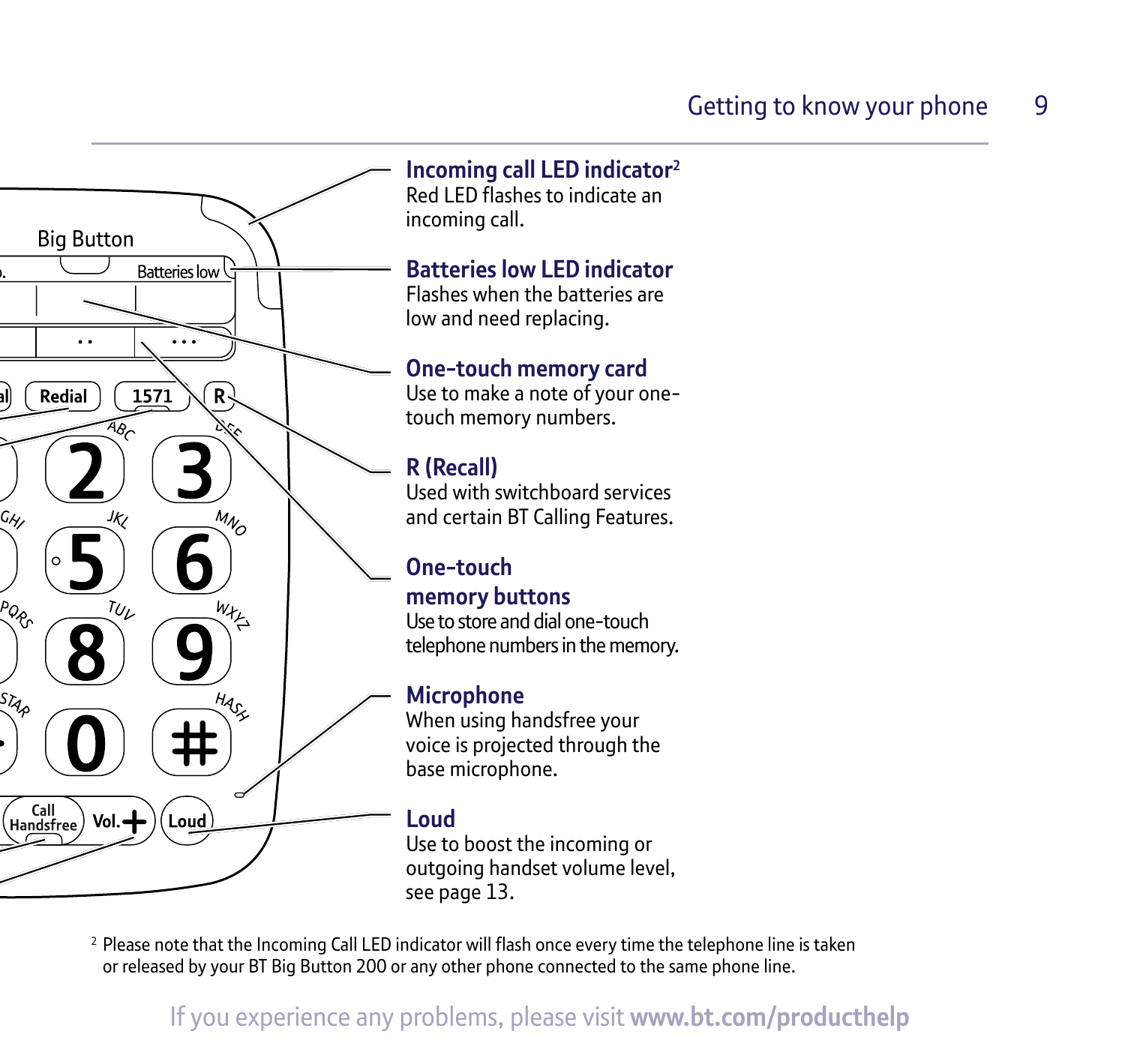## 10 Using the phone

Please note that the Incoming Call LED indicator will flash once every time the telephone line is taken or released by your BT Big Button 200 or any other phone connected to the same phone line.

To adjust the handset volume the switch on the underside must be set to Hearing, see page 12.

#### **Make a call**

- 1. Lift the handset and wait for the dial tone (or if using handsfree mode, press the dandsfree button).
- 2. Enter the telephone number.

## **End a call**

1. Replace the handset on the base (or if using handsfree mode, press the  $\frac{Gall}{H}$  button).

## **Receive a call**

1. When you receive a call, the telephone rings and the red incoming call LED on the base will flash. Simply pick up the handset to answer the call (or press the **(Handsfree)** button to answer in handsfree mode).

#### **Adjust the handset volume**

Use the  $\Box$  valed button to increase or decrease the handset volume.

### **Handsfree**

Handsfree mode lets you talk to your caller without holding the handset. It also allows other people in the room to listen to your conversation over the loudspeaker. The green LED on the button will illuminate when handsfree mode is in use.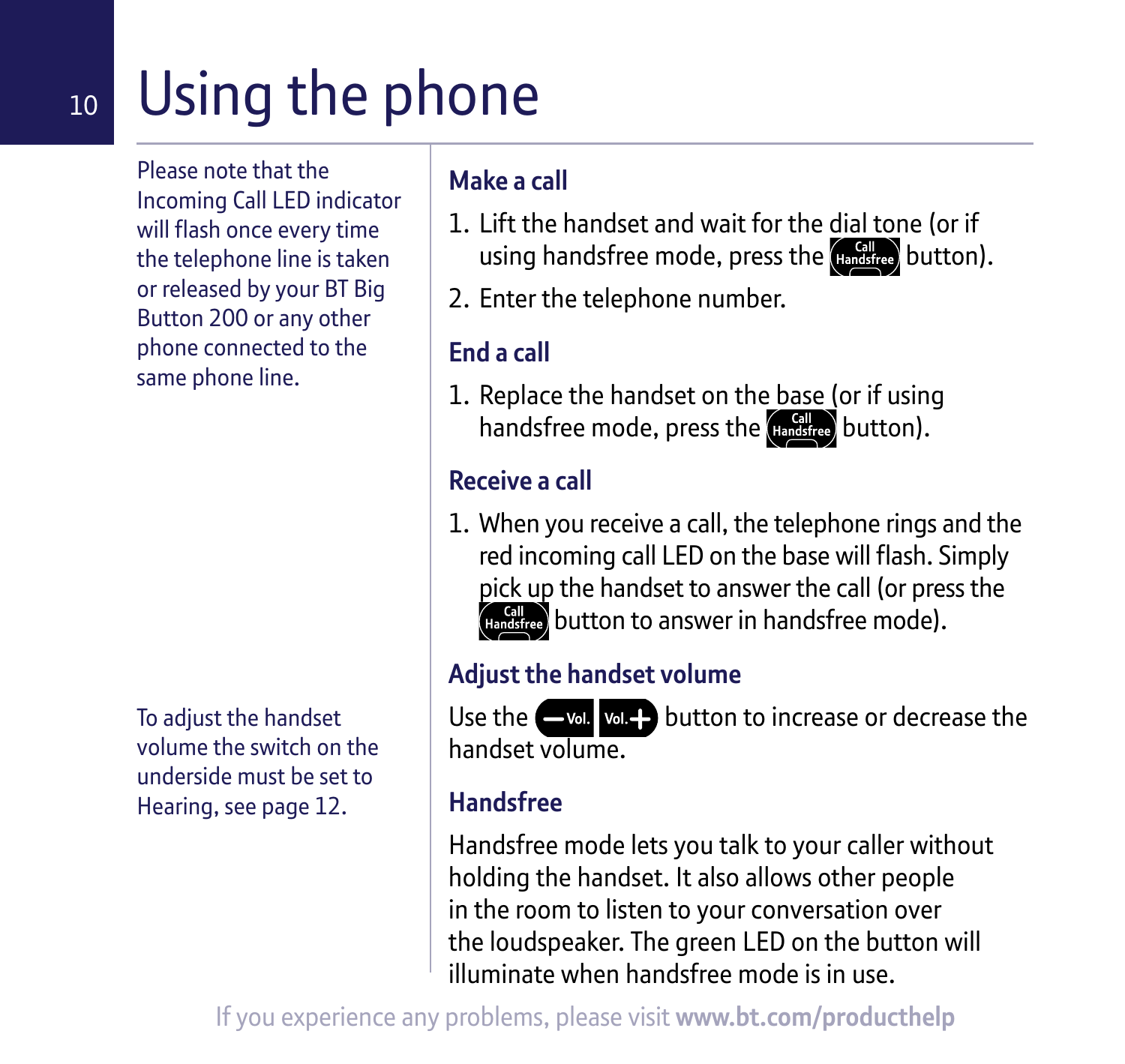#### **Make a call in handsfree mode**

1. Press the  $\left(\begin{smallmatrix} \text{Gal} \\ \text{Handstree} \end{smallmatrix}\right)$  button and then enter the telephone number to be dialled.

#### **Answer a call in handsfree mode**

1. When the phone rings, press the  $\left(\text{Higgs}\right)$  button to answer the call.

#### **Adjust the handsfree volume**

Use the  $\leftarrow$  val. (Handafree) val.  $\rightarrow$  button to increase or decrease the loudspeaker volume.

#### **Last number redial**

1. Lift the handset (or press  $(H_{\text{andstree}})$ ), then press the **Redial** button. The last number called will be redialled.

#### **Adjust the ringer volume**

There are 3 ringer volume levels to choose from: High, Low or Off. The default setting is High.

1. Adjust the switch on the underside of the base to the volume you want.

Ringer **Kinger<br>Volume**<br>Collegin

The loudspeaker has 5 volume levels. The default setting is 3.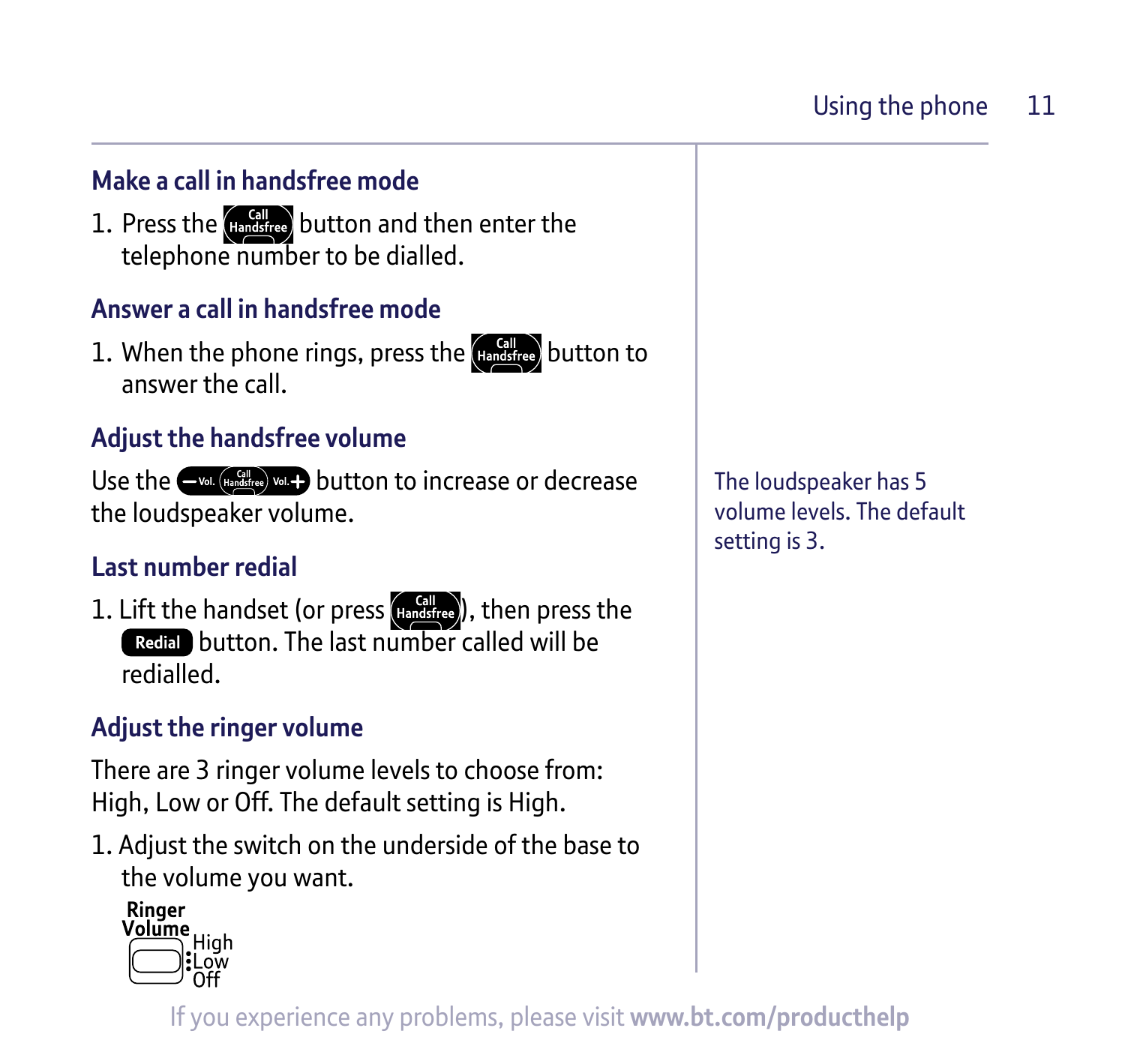There are 5 volume levels for hearing and 3 volume levels for speech.

### **Adjust the ringer tone**

There are 3 tones to choose from: R1, R2 or R3. The default setting is R1.

1. Adjust the switch on the underside of the base to the ringer tone you want.



## **Adjust the incoming and outgoing handset volume**

You can adjust the volume level of your caller's voice in the earpiece and the volume of your voice going out to your caller's earpiece.

1. Set the switch on the underside of the base to either Hearing (for your caller's voice) or Voice (for your voice).

#### Loud



2. During a call, use the  $\bigoplus_{\text{val}, \text{indirect}} \text{val}$  buttons to increase or decrease the volume level.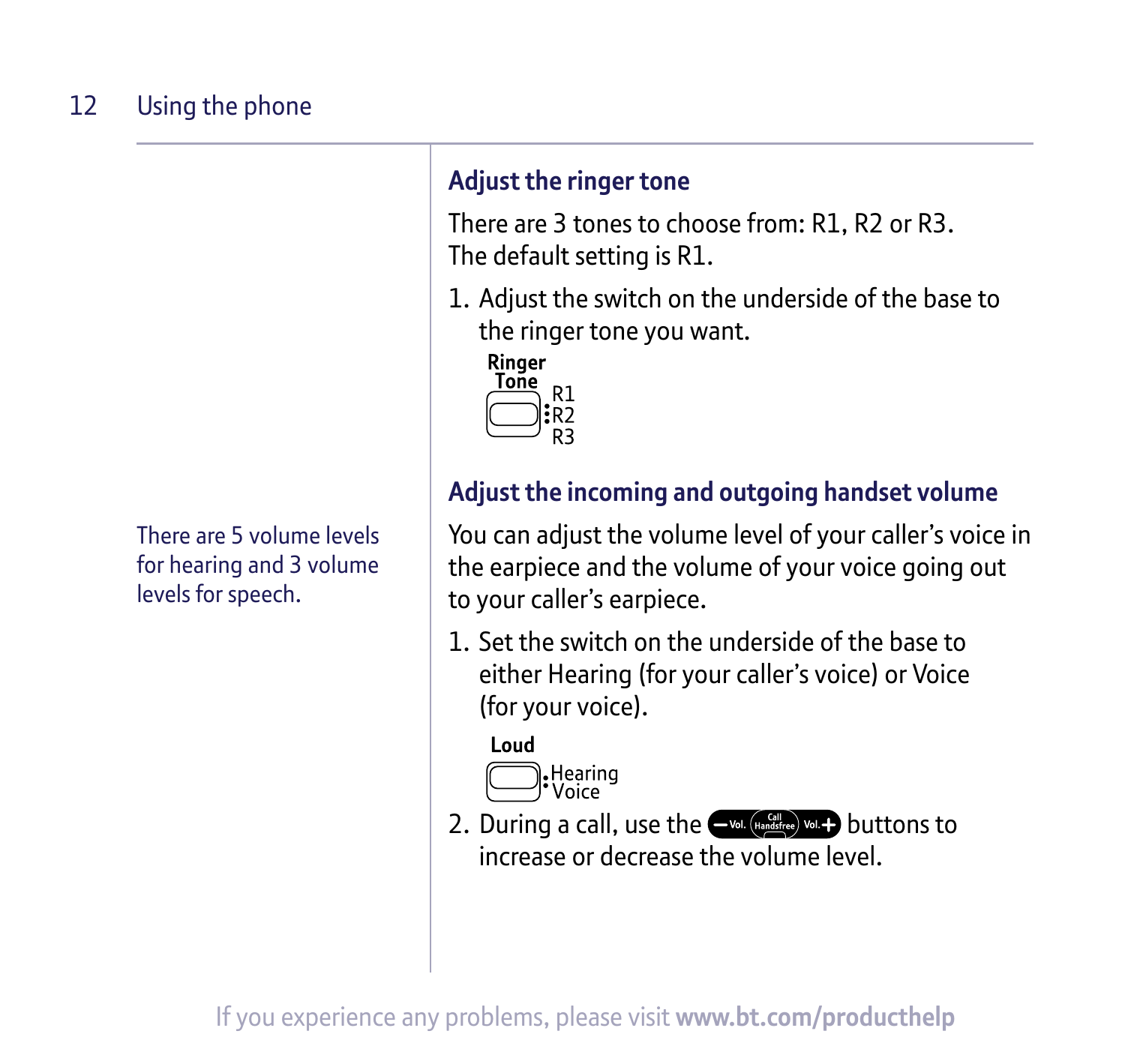#### **Boost the incoming and outgoing handset volume**

You can also boost the level of your caller's voice to 16dB louder than normal and you can boost the volume level of your voice to 15dB louder.

1. Set the switch on the underside of the base to either Hearing (for your caller's voice) or Voice (for your voice).

Loud



2. During a call, press the button to boost the volume level.

#### **1571 Message waiting**

Providing you have subscribed to your network's answering service (e.g. BT Answer 1571 or Call Minder), callers can record messages if you do not answer your phone.

BT Answer 1571 and Call Minder are automated services located at your local telephone exchange which will take messages when you are out, engaged on another call or on the Internet.

You cannot boost the handsfree volume level.

The 16dB increase will override any vol+ changes.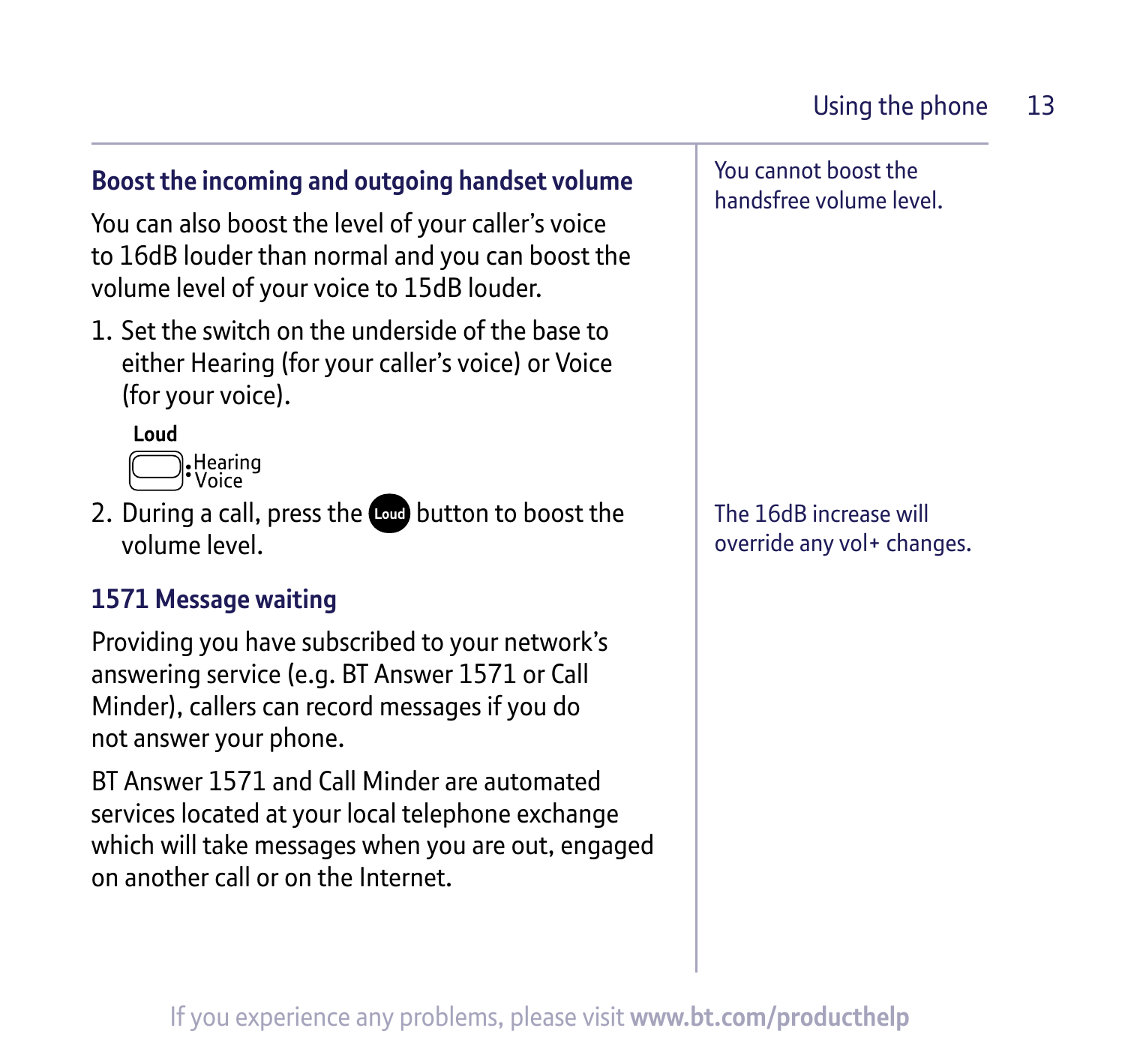#### Using the phone 14

The message waiting indicator is activated by a stuttered dial tone which you can hear when you pick up your phone. BT Calling Features, such as Call Diversion and Call Barring use a stuttered dial tone so therefore will cause the message waiting indicator to flash even if no messages have been left.

#### **IMPORTANT**

After an incoming call, or after lifting the handset, your BT Big Button 200 will check the line for any messages. You will experience at least a 2 minute delay before the message waiting indicator light flashes if messages have been left.

The 1571 light may continue to flash for a few minutes after you have listened to your messages.

BT Answer 1571 is a basic answering service and is completely free of charge to BT customers. To activate the service, dial Freefone 0800 003 800.

For information on Call Minder, call BT on Freefone 0800 800 150. This is a chargeable service.

Your BT Big Button 200 has a quick access facility to BT's 1571 service.

#### **To listen to your voice mail messages**

- 1. If you have new messages, the green LED on the **BZ** button will flash.
- 2. To listen to your messages, lift the handset (or press (Handsfree), then press the **1571** button.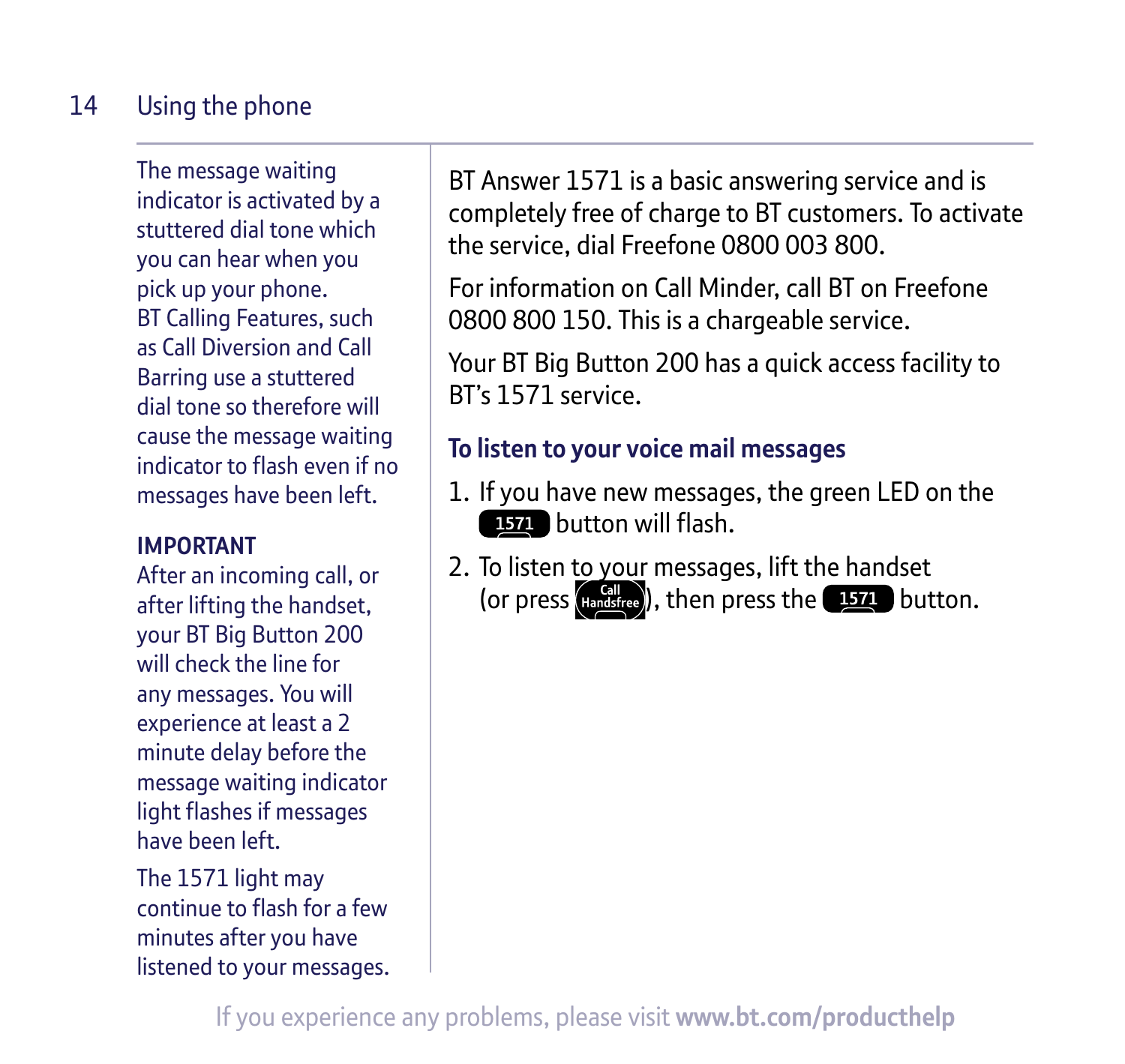# One-touch memory

You can store 3 of your most important telephone numbers under the one-touch memory buttons and **the disk of the reader** . There is a memory card located to the side of the one-touch memory buttons so you can make a note of the number or contact associated with the number you have stored. You'll need to lift the plastic plate up so you can write on the card.

#### **Store a one-touch number**

- 1. Lift the handset.
- 2. Press and hold the **Quick dial** button for 2 seconds until a confirmation tone is heard, then release.
- 3. Press a button to assign a number: **M1** , **M2** or **M3 or** . A confirmation tone will be heard.
- 4. Dial the number you want to store
- 5. Press and release the **Quickdal** button. A confirmation tone will be heard.
- 6. Replace the handset.

One-touch memory telephone numbers can be a maximum of 32 digits. If you enter more than 32 digits you will hear an error tone.

If you wish to cancel storing a number, replace the handset on the base or press **(Handsfree)**. The storing process will be cancelled and any number that was previously stored will be retained.

You can also store a further one-touch number under the 1571 button if you wish to. If you do, the new number will replace the 1571 automatic dial out feature. If you then decide to delete the number you store, the memory location will default back to 1571.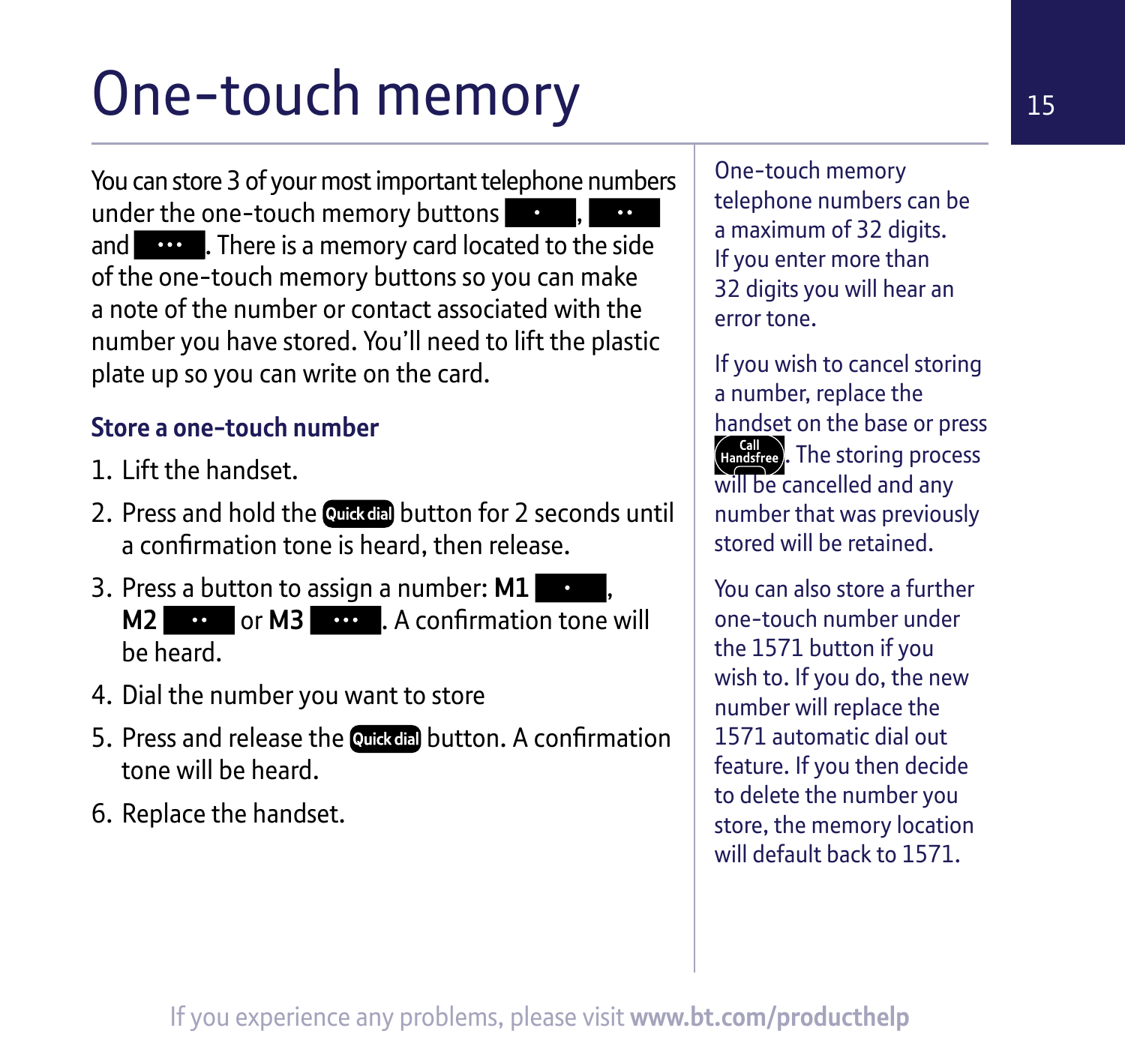#### One-touch memory 16

#### **Dial a one-touch number**

- 1. Lift the handset and wait for the dial tone, or press (Handsfree).
- 2. Press the one-touch button under which the number you want is stored, either: **M1 M2 or M3 or** *C M3 C C C C C C C C C C C C C C C C C <i>C C C C C C C C C C C C C C</del> <i>C* out automatically.

#### **Delete a one-touch number**

- 1. Lift the handset or press  $\frac{Gal}{Handsfree}$
- 2. Press and hold the **Quickdia** button for 2 seconds.
- 3. Press the one-touch button that you want to delete either: **M1 or M2 or** or **M3** .
- 4. Press the **Quick dial button.** You will hear a confirmation tone.
- 5. Replace the handset on the base or press (Handsfree)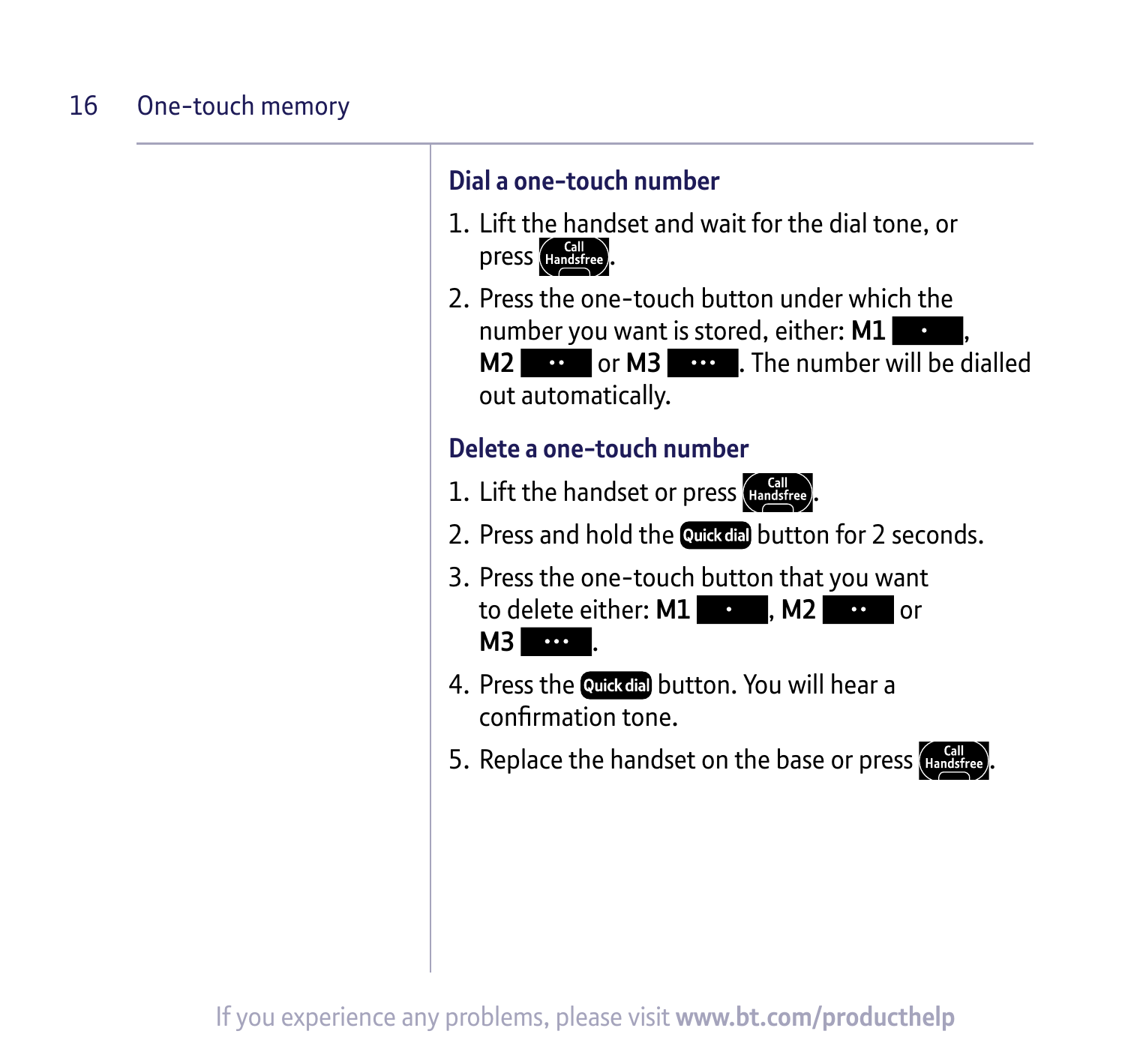# Quick dial memory

You can store 10 of your most frequently dialled telephone numbers under the quick dial memory buttons  $\bigcap$  to  $\bigcap$ .

### **Store a number in the quick dial memory**

- 1. Lift the handset.
- 2. Press and hold the Quickdial button for 2 seconds until a confirmation tone is heard, then release.
- 3. Press a button to assign a number:  $\bigcap$  to  $\bigcap$ . A confirmation tone will be heard.
- 4. Dial the number you want to store
- 5. Press and release the **Quickcial** button. A confirmation tone will be heard.
- 6. Replace the handset.

### **Dial a quick dial memory number**

- 1. Lift the handset and wait for the dial tone or press Handsfree
- 2. Press the **Quick dial button.**
- 3. Press the quick dial memory location button **O** to **Q** under which the number you want is stored. The number will be dialled out automatically.

Quick dial memory telephone numbers can be a maximum of 32 digits. If you enter more than 32 digits you will hear an error tone.

If you wish to cancel storing a number, replace the handset on the base or press Gall external process will be cancelled and any number that was previously stored will be retained.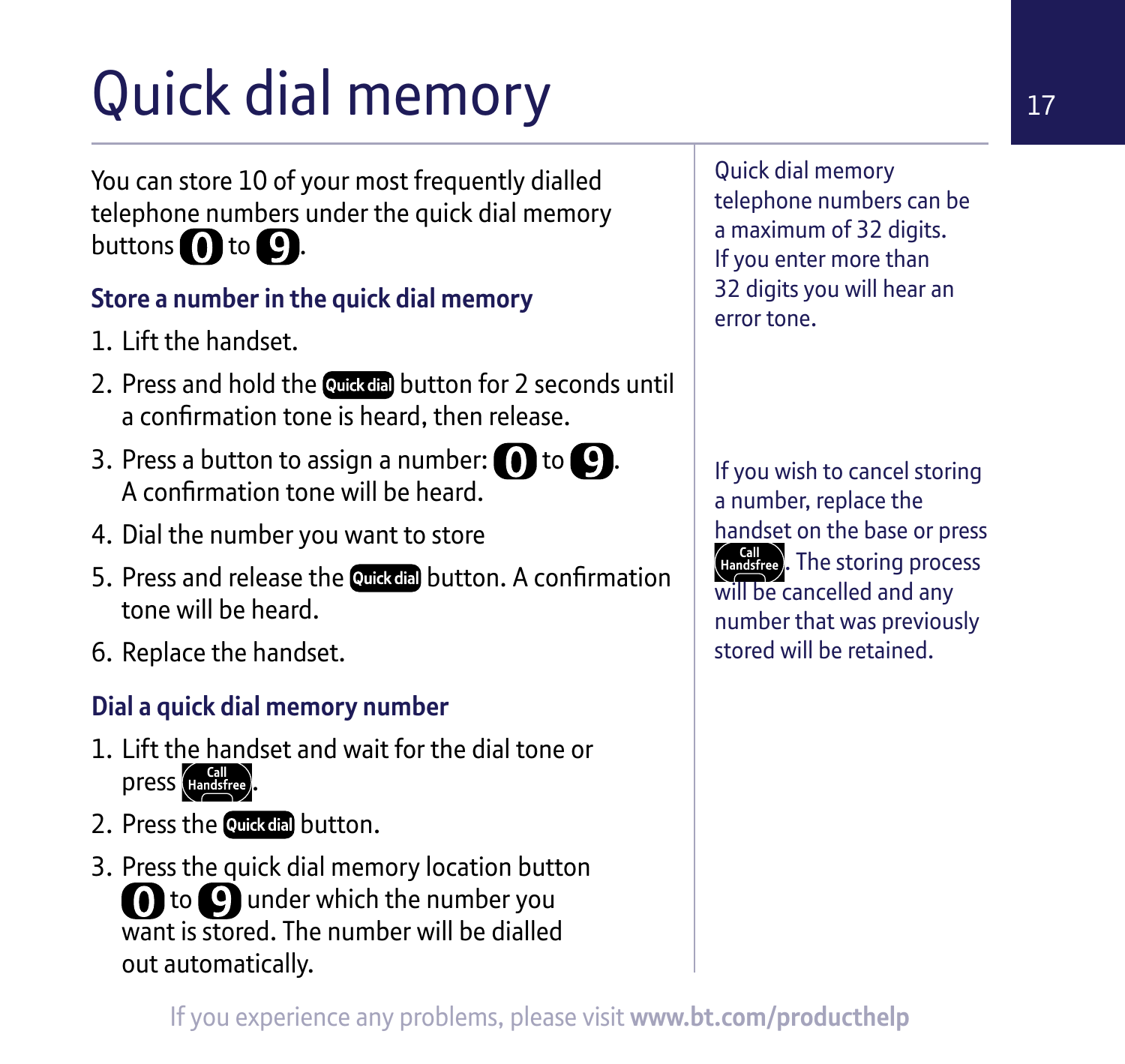#### Quick dial memory 18

### **Delete a quick dial number**

- 1. Lift the handset or press  $\frac{Gal}{Handsfree}$ .
- 2. Press and hold the Quickdial button for 2 seconds.
- 3. Press the quick dial memory location button **n** to **o** that you want to delete.
- 4. Press the Quick dial button. You will hear a confirmation tone.
- 5. Replace the handset on the base or press (Handsfr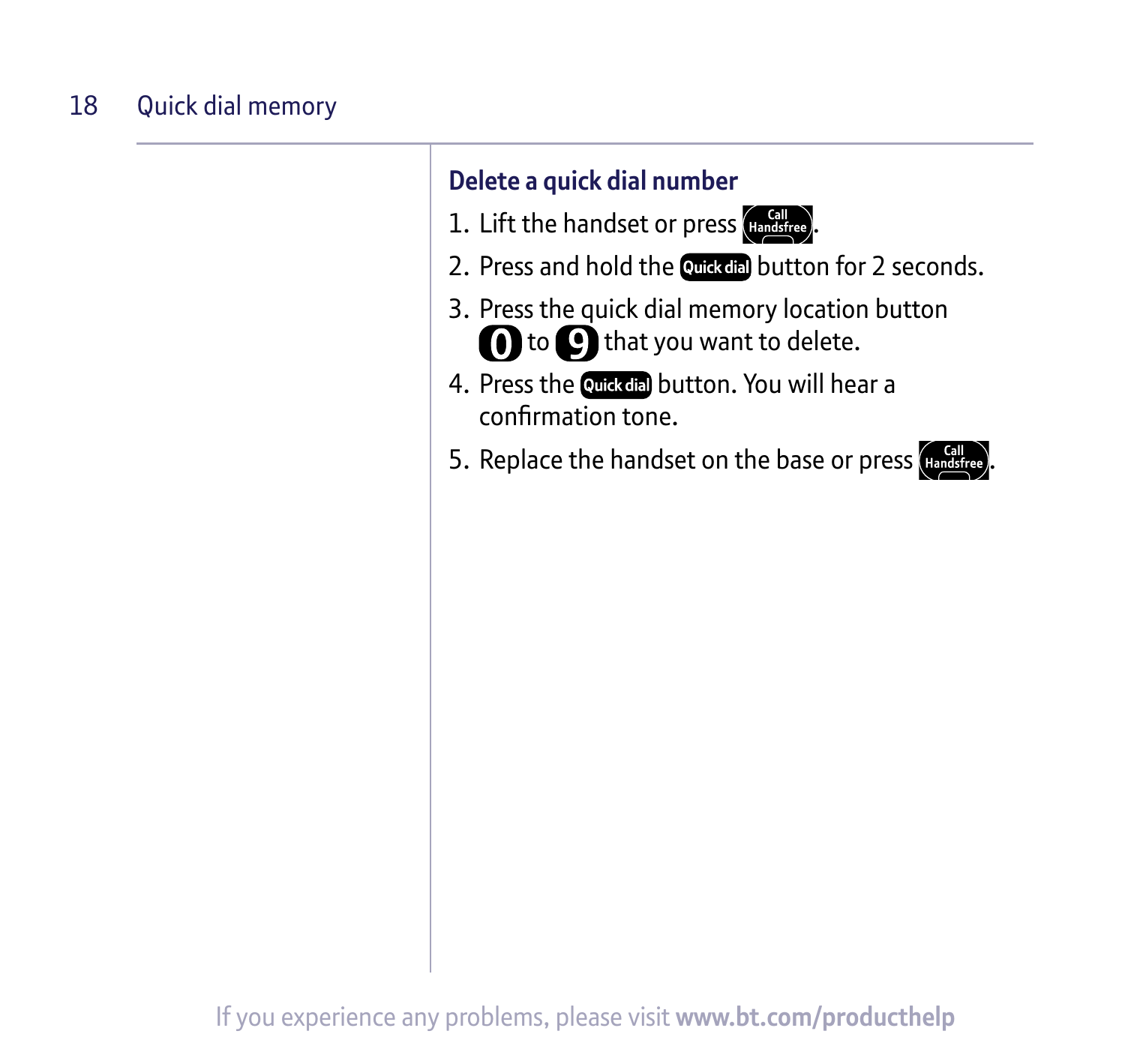# Help

#### **No dial tone**

- Check that the telephone line cord is plugged into the phone socket on the base and plugged into the telephone line socket at the wall, see page 6.
- Only use the telephone line cord supplied with the phone.

## **Phone does not ring**

- Check that the Ringer volume is not set too low or Off, see page 11.
- You may have too many phones, fax machines and/or answering machines plugged in that may be overloading the sockets, see 'Technical information' on page 23.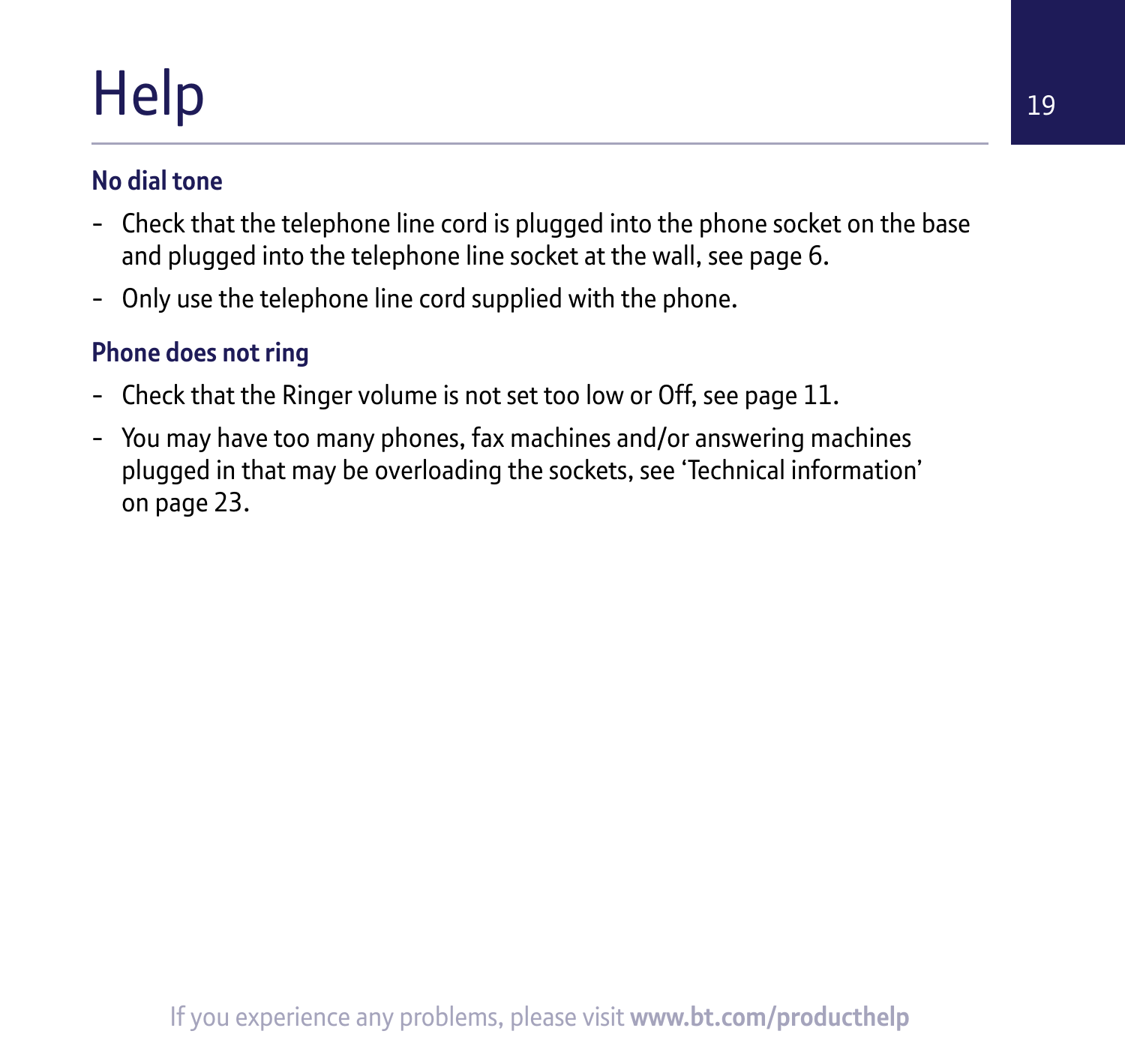## 20 General information

## Safety

- Only use the telephone line cord supplied otherwise your telephone may not work.
- Only use the recommended battery type (4 x AA).
- Never dispose of batteries in a fire. There is a serious risk of explosion and/or the release of highly toxic chemicals.
- Do not open the handset or base of the telephone (except to replace the batteries). This could expose you to high voltages or other risks.
- Do not stand your product on carpets or other surfaces that generate fibres, or place it in locations preventing the free flow of air over its surfaces.
- Do not expose to direct sunlight.
- Do not submerge any part of your product in water and do not use it in damp conditions, such as bathrooms.
- Do not expose your product to fire, explosive or other hazardous conditions.

### **Cleaning**

Clean the telephone with a damp (not wet) cloth, or an anti-static wipe. Never use household polish as this will damage the product. Never use a dry cloth as this may cause a static shock.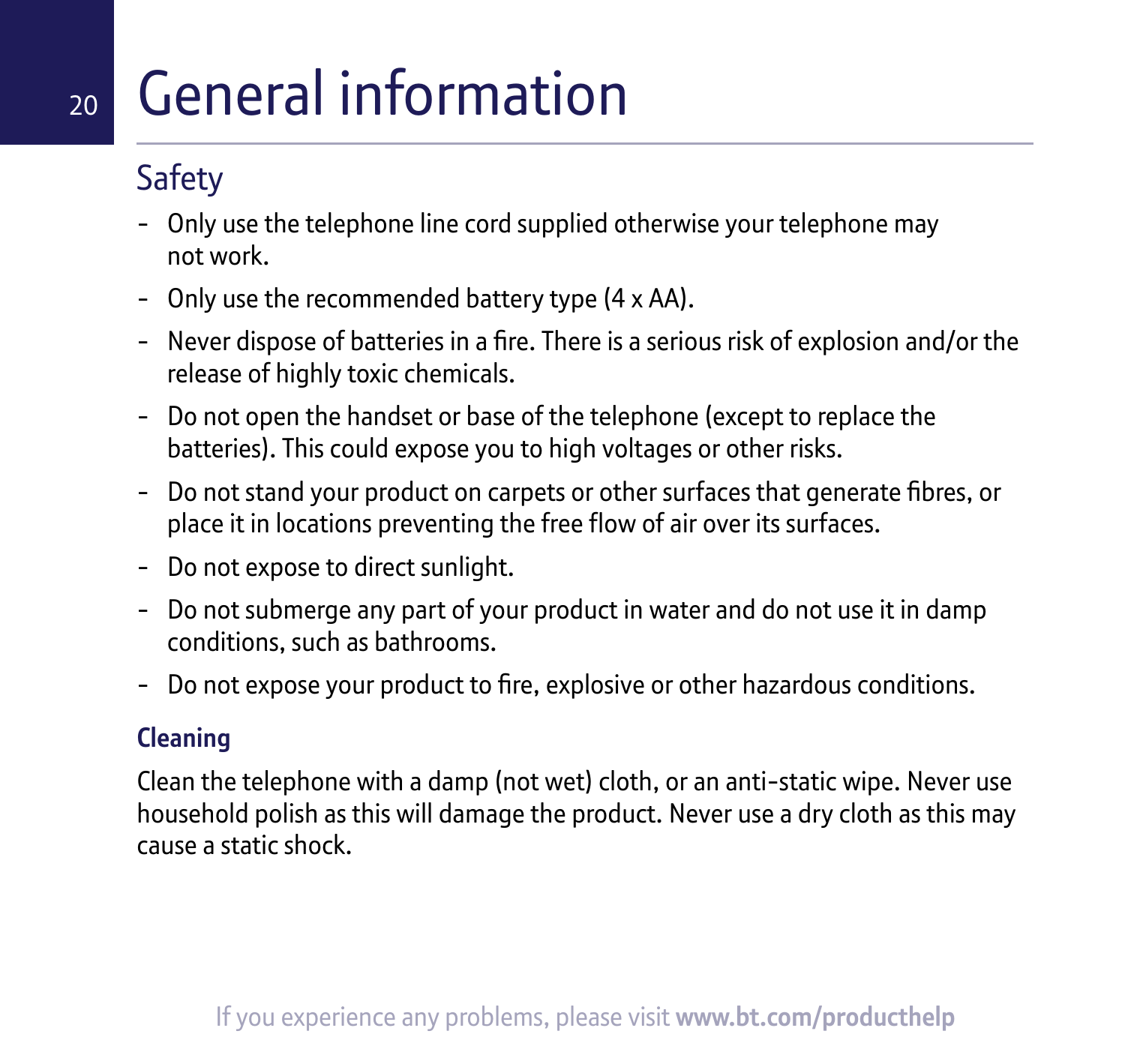## Product disposal instructions

The symbol shown here and on the product means that the product is classed as Electrical or Electronic Equipment and should not be disposed with other household or commercial waste at the end of its working life.



The Waste of Electrical and Electronic Equipment (WEEE) Directive (2002/96/EC) has been put in place to recycle products using best available recovery and recycling techniques to minimize the impact on the environment, treat any hazardous substances and avoid the increasing landfill.

#### **Product disposal instructions for residential users**

When you have no further use for it, please dispose of the product as per your local authority's recycling processes. For more information please contact your local authority or the retailer where the product was purchased.

#### **Product disposal instructions for business users**

Business users should contact their suppliers and check the terms and conditions of the purchase contract and ensure that this product is not mixed with other commercial waste for disposal.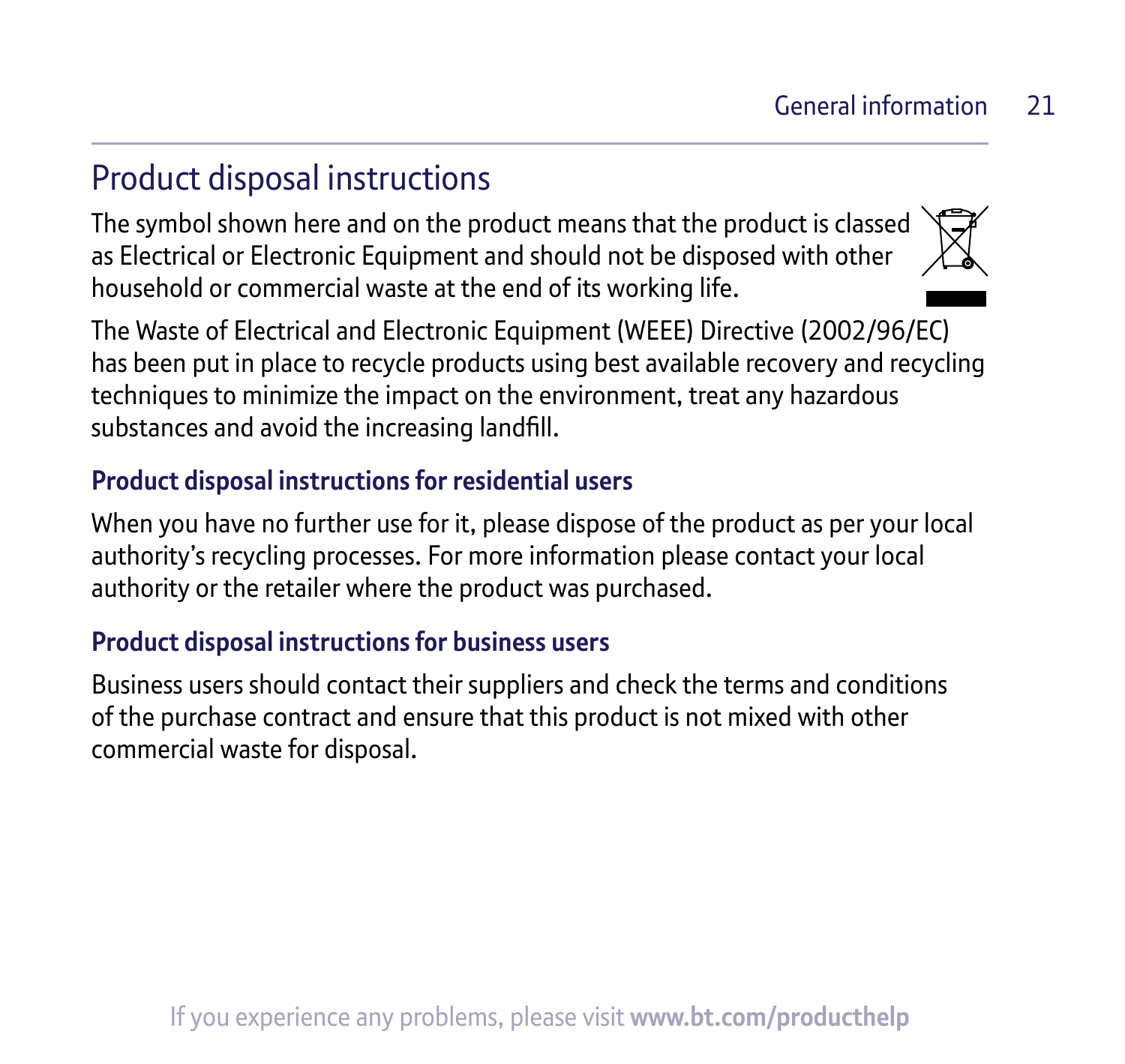#### General information  $22$

## Guarantee

Your BT Big Button 200 is guaranteed for a period of 12 months from the date of purchase. Subject to the terms listed below, the guarantee will provide for the repair of, or at BT's or its agent's discretion, the option to replace the BT Big Button 200 or any component thereof, which is identified as faulty or below standard, or as a result of inferior workmanship or materials. Products over 28 days old from the date of purchase may be replaced with a refurbished or repaired product.

#### **Within the 12 month guarantee period:**

Prior to returning your product, please visit www.bt.com/producthelp to view answers to Frequently Asked Questions.

#### **Outside the 12 month guarantee period:**

If your product needs repair after the guarantee period has ended, the repair must meet the approval requirements for connection to the telephone network.

We recommend that you contact BT's approved repair agent Discount Communications Ltd on 0800 980 8999 or a local qualified repairer.

#### **Returning your phone**

Where possible, pack the product in its original packaging. Please remember to include all parts, including the telephone line cord and original batteries. For guarantee purposes proof of purchase is required so please keep your receipt.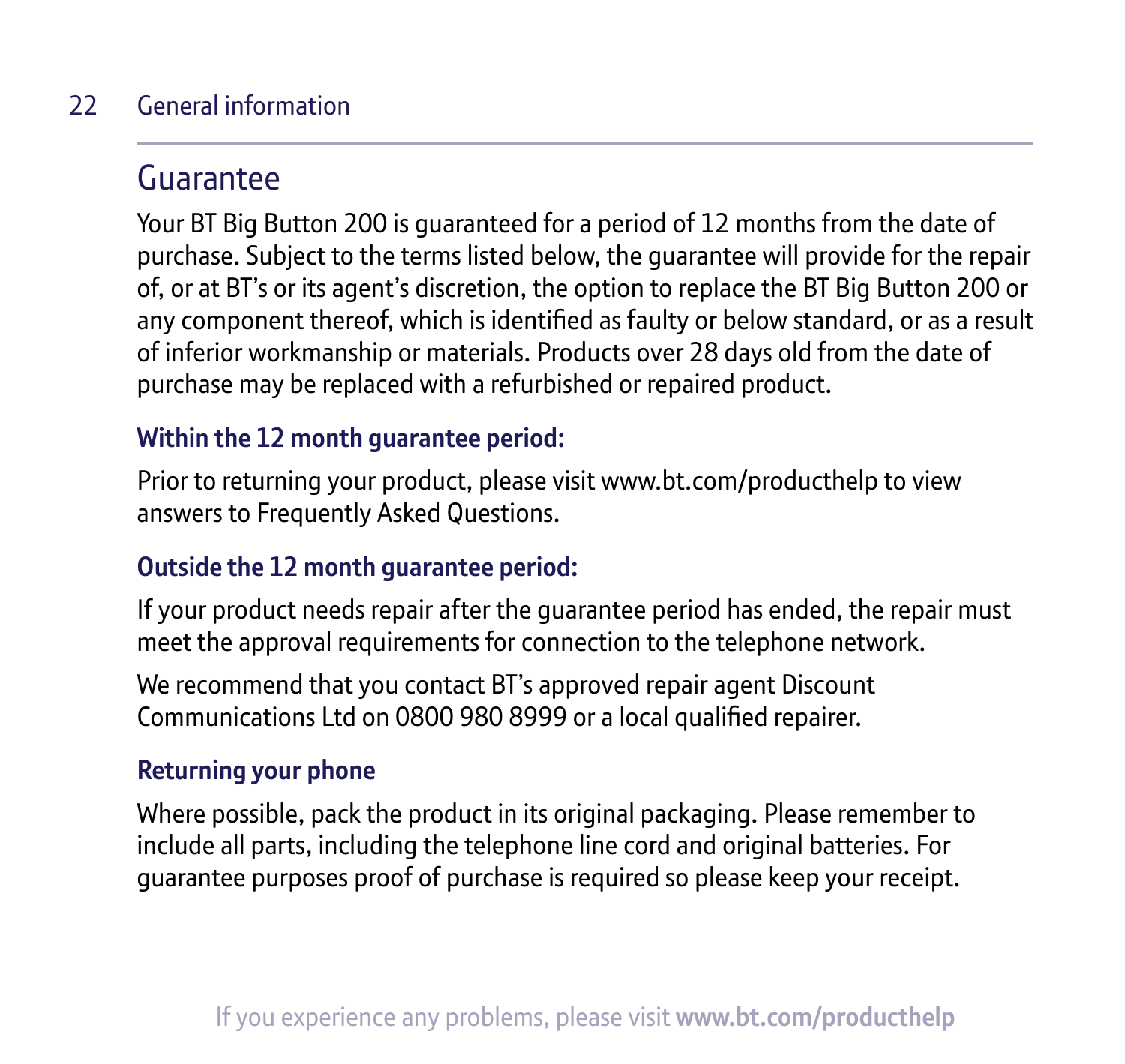#### **How many telephones can I have?**

All items of telephone equipment have a Ringer Equivalence Number (REN), which is used to calculate the number of items which may be connected to any one telephone line. Your BT Big Button 200 has a REN of 1. A total REN of 4 is allowed. If the total REN of 4 is exceeded, the telephones may not ring. With different telephone types there is no guarantee of ringing, even when the REN is less than 4.

#### **Switchboard compatibility**

This product is intended for use within the UK for connection to the public telephone network and compatible switchboards which support tone dialling and timed break recall. If in doubt, please consult your network service provider.

#### **Switchboard external line access code**

When connected to an internal switchboard, you may need to enter an access code e.g. 9 to get an outside line. So that the switchboard has time to pick up an outside line, you may also need to add a Pause after the access code. A Pause lasts 2.5 seconds.

#### **To insert a pause**

1. When storing a number in the memory, press the **Redia** button in the place you want a pause inserted.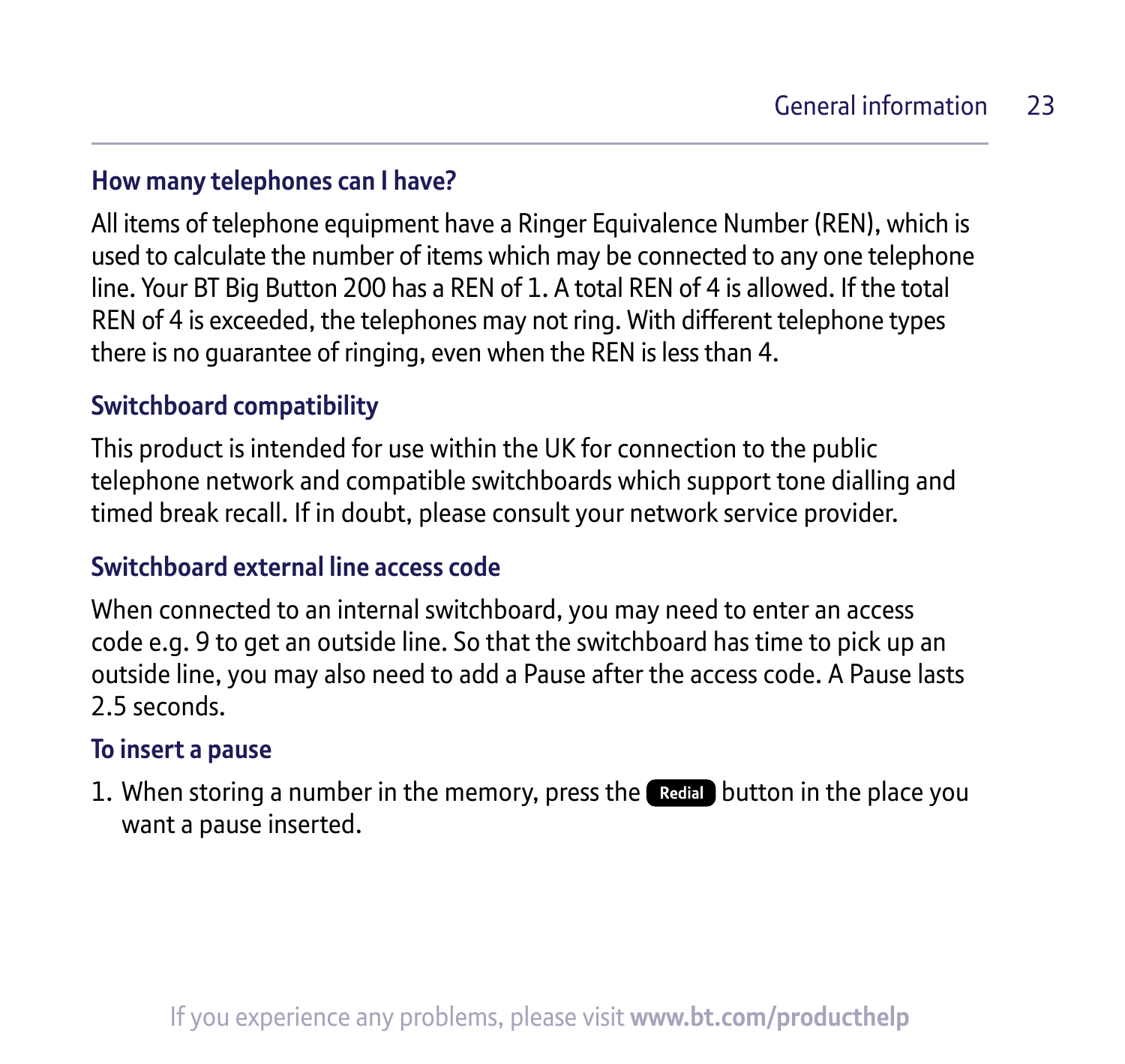#### General information 24

#### **Recall**

The  $\Omega$  button is used when connected to certain switchboards e.g. to transfer calls and for some BT Calling Features or other services available from your network provider.

## R&TTE

This product is intended for use within the UK for connection to the public telephone network and compatible switchboards.

This equipment complies with the essential requirements for the Radio Equipment and Telecommunications Terminal Equipment Directive 1999/5/EC.

#### **Declaration of Conformance**

Hereby, BT declares that this BT Big Button 200 is in compliance with the essential requirements and other relevant provisions of Directive 1999/5/EC.

If you would like a copy of the Declaration of Conformance, please visit **www.bt.com/producthelp**

#### **User Guide formats**

This document is also available in other formats, such as Large print, Braille and Audio CD. If you would like a copy, please visit **www.bt.com/producthelp**